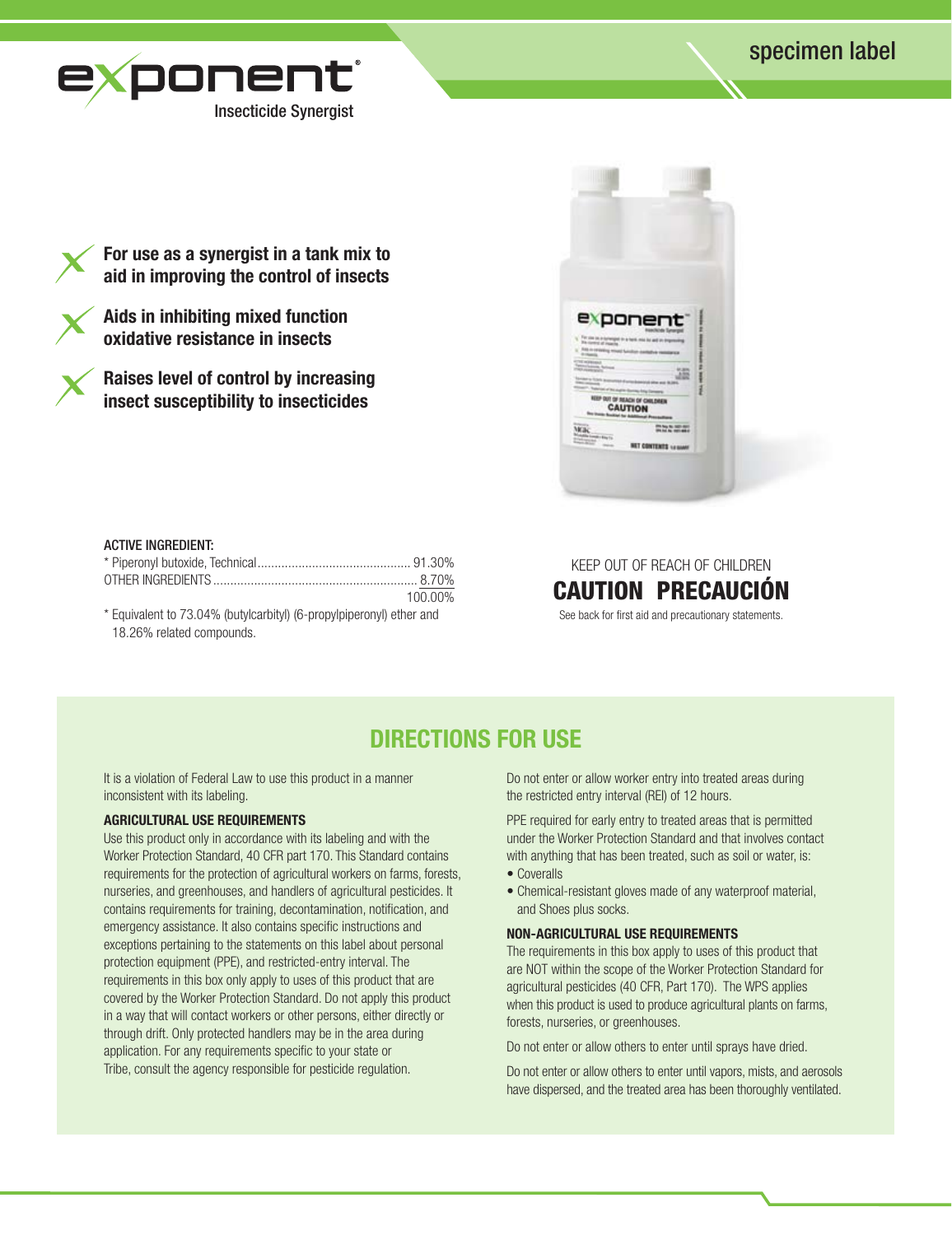# **GENERAL PRECAUTIONS AND USE RESTRICTIONS**

This product is an emulsifiable concentrate for use in a tank mix with insecticides and acaricides to aid in improving the control of insects and mites. Exponent<sup>®</sup> is a synergist that aids in blocking oxidative resistance that may develop in insects and mites and has no insecticidal properties of its own.

Do not apply this product in a way that will contact adults, children, or pets, either directly or indirectly through drift. Only protected handlers may be in the area during application.

Do not wet plants to the point of runoff or drip.

Do not use treated article before it is dry.

Do not apply directly to or near water, storm drains, or drainage ditches. Do not apply when windy. To prevent product run-off, do not over water the treated area(s) or apply when heavy rain is expected. Rinse applicator over lawn or garden area only.

### **Application types:**

Exponent<sup>®</sup> may be applied via ground application units, hand-held sprayers, power sprayers, foggers and ULV applicators, and chemigation.

Not for use in outdoor residential misting systems.

# **For Use on Crops**

**Exponent® may be used in a tank mix with an insecticide or acaracide on GROWING CROPS (OUTDOORS AND IN GREENHOUSES), as well as in insecticide applications to dormant crops.**

### **Spray drift management for agriculture crops:**

Avoiding spray drift at the application site is the responsibility of the applicator and the grower. The interactions of many equipment and weather-related factors determine the potential for spray drift. The applicator and the grower are responsible for considering all these factors when making decisions.

Do not apply at wind speeds greater than 10 mph at the application site. Do not make any type of application into temperature inversions. Apply as a medium or coarser spray (ASABE standard 572).

### **Additional requirements for aerial applications:**

Do not release spray at a height greater than 10 feet above the ground or crop canopy.

The boom length must not exceed 75% of the wingspan or 90% of the rotor blade diameter.

Aerial applicators must consider flight speed and nozzle orientation in determining droplet size. When applications are made with a cross-wind, the swath will be displaced downwind. The applicator must compensate for this displacement at the downwind edge of the application area by adjusting the path of the aircraft upwind.

#### **Additional requirements for ground applications:**

During ground applications do not release spray at a height greater than 4 feet above the ground or crop canopy.

#### **Additional requirements for airblast applications:**

During airblast applications direct sprays into the canopy. Turn off outward pointing nozzles at row ends and when spraying outer rows.

#### **Use is allowed on listed crops whether grown for food, forage or seed production.**

ROOT AND TUBER VEGETABLES: Arracacha, Arrowroot, Purple Arrowroot, Japanese Artichoke, Jerusalem Artichoke, Beet, Sugar Beet, Edible Burdock, Carrot, Cassava (bitter or sweet), Celeriac (celery root), Chervil (turnip rooted), Chicory, Dasheen (taro), Ginger, Ginseng, Horseradish, Leren, Parsley (turnip rooted), Parsnip, Potato, Radish, Japanese Radish (daikon), Rutabaga, Salsify (oyster plant), Black Salsify, Spanish Salsify, Sweet Potato, Tanier (Cocoyam), Turmeric, Turnip, True Yam, Bean Yam.

LEAVES OF ROOT AND TUBER VEGETABLES: Beet, Sugar Beet, Edible Burdock, Carrot, Cassava (bitter or sweet), Celeriac, Chervil (turnip rooted), Chicory, Dasheen, Parsnip, Radish, Japanese Radish (daikon), Rutabaga, Black Salsify, Sweet Potato, Tanier, Turnip, True Yam.

BULB VEGETABLES: (Allium spp.): Including (but not limited to) Garlic, Great-headed Garlic, Leek, Onion (dry bulb and green), Spring Onion or Scallions, Welch Onion, Shallot.

LEAFY VEGETABLES: Amaranth (leafy amaranth, Chinese spinach, tampala), Arrugula (roquette), Celery, Celtuce, Chervil, Corn Salad, Chrysanthemum (edible leaved), Chrysanthemum (gardland), Cress (garden), Upland Cress (yellow rockets, winter cress), Dandelion, Dock (sorrel), Endive, Escarole, Fennel (Florence), Lettuce (head and leaf), Orach, Parsley, Purslane (garden & winter), Rhubarb, Romaine, Spinach, Fine Spinach (Malabar, Ceylon), Spinach (New Zealand), Swiss Chard.

BRASSICA (COLE) LEAFY VEGETABLES: Broccoli, Broccoflower, Cavalo Broccolo, Chinese Broccoli (Gai Lan), Broccoli raab (rapini), Brussels Sprouts, Cabbage, Chinese Cabbage (Bok Choy), Chinese Cabbage (Napa), Chinese Mustard Cabbage (Gai Choy), Cauliflower, Collards, Kale, Kohlrabi, Mizuna, Mustard Greens, Mustard Spinach, Rape Greens.

LEGUME VEGETABLES (SUCCULENT OR DRIED): Adzuki Beans, Asparagus Beans, Black-eyed Peas, Broad Beans (fava beans), Catjang, Chick Peas (garbanzo beans), Chinese Longbeans, Cowpeas, Crowder Peas, Field Beans, Guar, Jackbeans, Sword Beans, Kidney Beans, Lablab Beans (hyacinth beans), Lima Beans, Lentils, Moth Beans, Mung Beans, Navy Beans, Peas

(dwarf, edible pod, English, garden green, field, snowpeas, sugar snap peas), Pigeon Peas, Pinto Beans, Rice Beans, Runner Beans, Snap Beans, Southern Peas, Soybeans, Grain Lupin, Sweet Lupin, White Lupin, Pole Beans, Tepary Beans, Urd Beans, Wax Beans, Yardlong Beans.

FOLIAGE OF LEGUME VEGETABLES: Plant part of any legume vegetable included in the legume vegetable group that will be used as animal feed including any variety of Beans, Field Peas.

FRUITING VEGETABLES: Eggplant, Ground Cherry, Pepinos, Peppers (includes bell peppers, chili peppers, cooking peppers, pimentos, sweet peppers), Tomatillo, Tomatoes.

CUCURBIT VEGETABLES: Balsam Pear (bitter melon), Chinese Waxgourd (Chinese preserving melon), Citron Melon, Cucumber, Gherkin, Edible Gourds, Melons (including hybrids, ananas, canary, cantaloupe, casaba, charentais, crenshaw, galia, honeydew melons, honey balls, mango melon, muskmelon, Persian melon, piel de sapo), Pumpkin, Squash (summer & winter), Western Shipper Melon, Watermelon (including hybrids, seeded and seedless).

CITRUS FRUITS: Calamondin, Citrus Citron, Citrus Hybrids, Grapefruit, Kumquats, Lemons, Limes, Mandarin (tangerine), Orange (sweet & sour), Pummelo, Satsuma Mandarin.

POME FRUITS: Apple, Crabapple, Loquat, Mayhaw, Pear, Oriental Pear, Quince.

STONE FRUITS: Apricot, Cherry (sweet & sour), Nectarine, Peach, Plum, Prune, Chickasaw Plum, Damson Plum, Japanese Plum, Plumcot.

SMALL FRUITS AND BERRIES: Bingleberry, Blackberry, Blueberry, Cranberry, Currant, Dewberry, Elderberry, Gooseberry, Grape, Huckleberry, Loganberry, Lowberries, Olallie Berry, Black Raspberry, Red Raspberry, Strawberry, Youngberry.

TREE NUTS: Almond, Beech Nut, Brazil Nut, Butternut, Cashew, Chestnut, Chinquapin, Filbert (hazelnut), Hickory Nut, Macadamia Nut (bush nut), Pecan, Pistachio, Walnut, Black and English (Persian).

ORIENTAL VEGETABLES: Japanese Artichoke, Chinese Broccoli (Gai Lan), Chinese Cabbage (Bok Choy), Chinese Mustard Cabbage (Gai Choy), Dasheen, Ginger, Ginseng, Chinese Longbeans, Mung Beans, Citron Melon, Balsam Pear (bitter melon), Japanese Radish (daikon), Chinese Spinach, Chinese Waxgourd.

SUBTROPICAL FRUITS: Avocado, Banana, Carob, Barbados Cherry, Cherimoya, Dates, Durian (jackfruit), Feijoa, Figs, Guava, Kiwifruit, Lychee, Mango, Papaya, Passion Fruit, Paw Paw, Persimmon, Pineapple, Pomegranate.

ADDITIONAL CROPS: Including Artichoke, Asparagus, Avocado, Coffee, Cotton, Hemp, Hops, Jojoba, Mushroom, Olives, Okra, Peanuts, Safflowers, Sesame, Sugar Cane, Sunflowers, Tea, Tobacco.

CEREAL GRAINS: Barley, Buckwheat, Corn (sweet and field), Millet, Proso, Oats, Pearl Millet, Popcorn, Rice, Rye, Sorghum (milo), Teosine, Triticale, Wheat, Wild Rice.

FORAGE, FODDER AND STRAW OF CEREAL GRAINS: Barley, Buckwheat, Corn (sweet and field), Millet, Proso, Oats, Pearl, Popcorn, Rice, Rye, Sorghum (milo), Teosine, Triticale, Wheat, Wild Rice.

GRASSES FOR SEED, FORAGE, FODDER AND HAY: Any grass (gramineal family, (green or cured), except sugarcane and those listed in the cereal grains group) that will be fed to or grazed by livestock, all pasture and range grasses and grasses grown for hay or silage, Bermuda Grass, Bluegrass, Bromegrass, Fescue Annual Ryegrass, Festuloium, Hybrid Ryegrass, Italian Ryegrass, Meadow Fescue, Orchard Grass, Sudangrass, Sorghumsudan, Tall Fescue, Timothy, Wheat Hay, Turfgrass Varieties, Bentgreass, Kentucky Bluegrass, Specialty Grasses.

NON-GRASS ANIMAL FEEDS: Alfalfa, Velvet Bean, Clover, Kudzu, Lespedeza, Lupin, Sainfoin, Trefoil, Crown Vetch, and Milk Vetch.

HERBS AND SPICES: Allspice, Angelica, Anise (anise seed), Annatto, Balm, Basil, Borage, Burnet, Camomile, Caper Buds, Caraway, Black Caraway, Cardamon, Cassia Bark, Cassia Buds, Catnip, Celery Seed, Chervil (dried), Chives, Chinese Chive, Clary, Clove Buds, Coriander (cilantro or Chinese parsley leaf), Coriander (cilantro seed), Costmary, Culantro, Cumin, Curry Leaf, Dill (dill weed), Dill (seed), Fennel (Italian and sweet), Fenugreek, Grains of Paradise, Horehound, Hyssop, Juniper Berry, Lavender, Lemongrass, Lovage (leaf & seed), Mace, Marigold, Sweet Marjoram, Wild Marjoram, Mustard (seed), Nasturtium, Nutmeg, Parsley, Oregano, Mint, Paprika, Parsley, Pennyroyal, Pepper (black & white), Poppy Seed, Rosemary, Rue, Saffron, Sage, Savory, Summer and Winter Savory, Sweet Bay (bay leaf), Tansy, Tarragon, Thyme, Vanilla, Watercress, Wintergreen, Woodruff, Wormwood.

OILSEED CROPS: Canola, Crambe, Rapeseed, Flax, Safflowers, Sesame, Soybeans, Sunflowers.

ORNAMENTALS: African Violet, Ageraturm, Aster, Azalea, Begonia, Cacti, Calceolaria, Calendula, Calla, Camellia, Carnation, Ceanothus, Christmas Trees, Conifer Plantations, Conifer Seed Orchards, Cineraria, Chrysanthemum, Coleus, Cyclamen, Cypress, Daffodil, Dahlia, Delphinium, Dogwood, Fern, Ficus, Foliage Plants, Forest Tree Nurseries, Palm and Tropical Trees and Nurseries, Fuschia, Gardenia, Geranium, Gladiolus, Gloxinia, Gypsophila, Holly, Hyacinth, Hydrangea, Iris, Juniper, Lilies, Maidenhair Fern, Marigold, Narcissus, Palm, Pansy, Pelargonium, Peony, Petunia, Philodendron, Phlox, Pine, Pyracantha, Rhododendron, Roses, Rubber Plant, Snapdragon, Stock, Sweet Pea, Tulips, Viburnum, Wandering Jew, Yew, Zinnia and Andromeda, Arborvitae, Ash, Beech, Birch, Boxwood, Cotoneaster, Crabapple, Dogwood, Elm, Euonymus, Fir, Firethorn, Forsythia, Hawthorn, Hemlock, Hickory, Holly, Honey Locust, Horse Chestnut, Juniper, Larch, Laurel, Lilac, Linden, Mimosa (silk tree), Myrtle, Oak, Pine, Privet, Tulip Tree, Willow.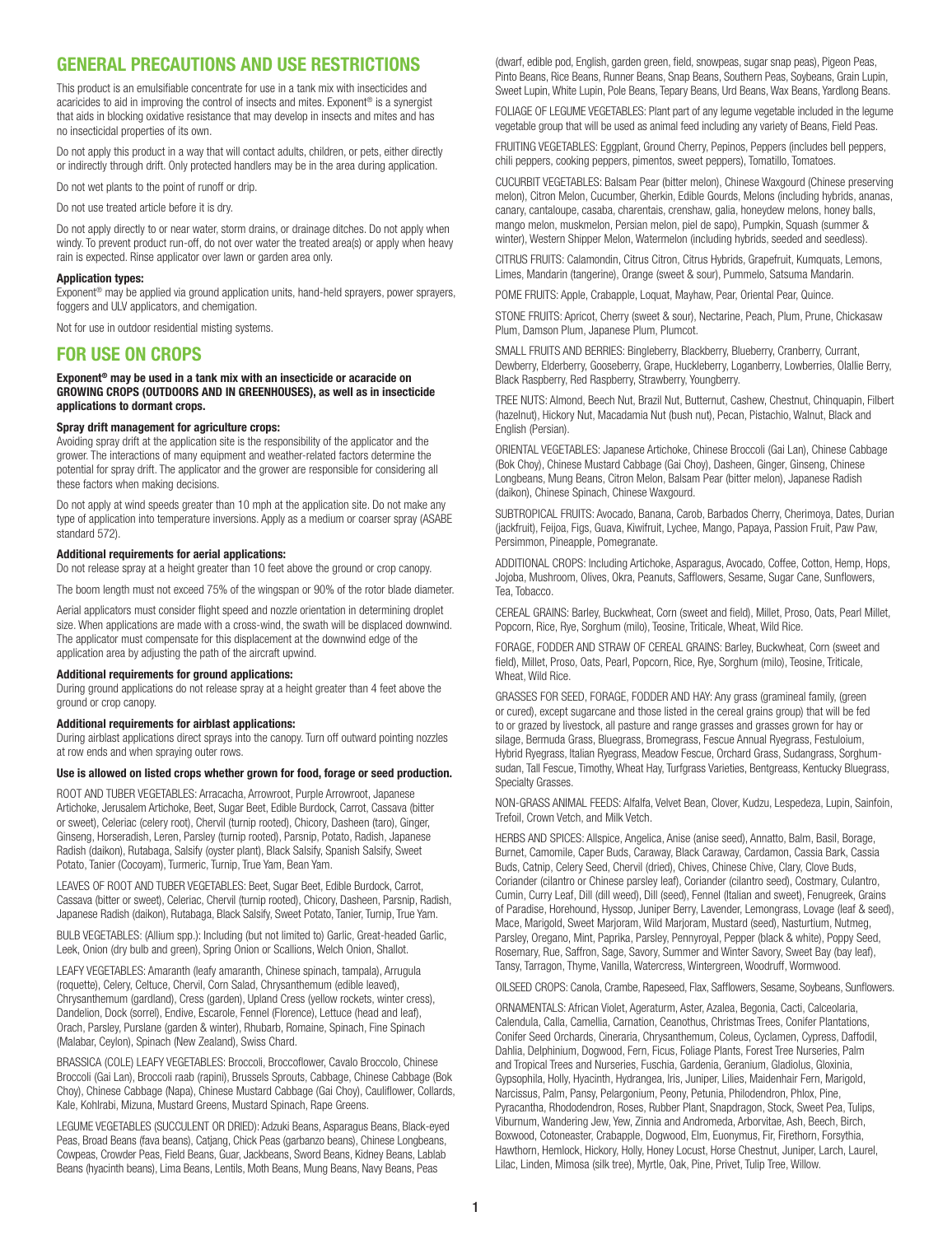## **CROP USE RATES AND RESTRICTIONS:**

| Food crops grown outdoors or in<br>greenhouses in agricultural settings |                                                                                  |                                                                                                                                      |
|-------------------------------------------------------------------------|----------------------------------------------------------------------------------|--------------------------------------------------------------------------------------------------------------------------------------|
|                                                                         | <b>Maximum use rate</b>                                                          | <b>Use restrictions</b>                                                                                                              |
| Field and orchard<br>crops                                              | 8.0 fl. oz. per acre (0.5<br>lbs. a.i./acre) or 0.2 fl. oz.<br>per 1,000 sq. ft. | • Do not apply more than ten<br>times per season.                                                                                    |
| Hydroponically<br>grown crops                                           | 1.0 ppm a.i. in water                                                            | • Do not reapply within three<br>days except under extreme<br>pest pressure.<br>· In case of extreme pest pressure                   |
| Greenhouse<br>space sprays                                              | 0.22 fl. oz. per<br>10,000 cu. ft.                                               | do not reapply within 24 hours.<br>• Do not apply to cotton within<br>14 days of seed harvest.<br>• A ten-day water hold is required |
| Greenhouse<br>surface sprays                                            | $0.2$ fl. oz. per<br>1,000 sq. ft.                                               | for all pyrethrins applications<br>when rice fields are flooded.                                                                     |
| Greenhouse grown ornamental,<br>flowering and foliage plants            |                                                                                  |                                                                                                                                      |
|                                                                         | <b>Maximum use rate</b>                                                          | <b>Use restrictions</b>                                                                                                              |
| Surface<br>applications                                                 | 0.58 fl. oz. per<br>1,000 sq. ft. or<br>24.0 fl. oz. per acre                    | Do not apply more than one time                                                                                                      |
| Space sprays                                                            | $0.67$ fl. oz. per<br>10,000 cu. ft.                                             | per day.                                                                                                                             |
| Forestry                                                                | 20.0 fl. oz. per acre                                                            |                                                                                                                                      |
| Sod farms                                                               | 16.0 fl. oz. per acre                                                            |                                                                                                                                      |

Observing the directions and volume of water on the insecticide label, tank-mix at a rate of 2 to 8 fluid ounces of Exponent<sup>®</sup> per acre. Eight fluid ounces (1/2 pint) will provide 0.5 lb. of Exponent's active ingredient. Prior to tank-mix, a compatibility test should be done using the proper proportions of chemicals and water to ensure the physical compatibility of the mixture. The tank mix application should conform to accepted use precautions and directions for both products.

Mix Exponent® with an insecticide based on the amount of active ingredient. Most insecticides are synergized at the ratio range of 1 to 10 parts Exponent's active ingredient to 1 part of an insecticide's active ingredient.

One fluid ounce of Exponent® contains 0.0625 pounds of active ingredient. To calculate the fluid ounces of Exponent® to use with a given insecticide, first calculate the amount of active ingredient of the insecticide to be used (in pounds), multiply that amount times the ratio of Exponent<sup>®</sup> desired (between 1 and 10), then divide that amount by 0.0625.

#### **Equation:**

(lbs. insecticide a.i. x desired ratio of Exponent®) = Fluid ounces of Exponent® required 0.0625

In absence of specific data or experience on growing crops and ornamentals (outdoors, in greenhouses or indoors), it is recommended that tank-mixes with Exponent® be tested for any phytotoxicity on a sample of the crop or growing plants prior to use.

ALWAYS READ AND FOLLOW LABEL DIRECTIONS OF ALL PRODUCTS USED IN A TANKMIX. DO NOT MIX Exponent® WITH ANY PRODUCT HAVING LABEL PROHIBITIONS AGAINST SUCH MIXING.

## **ALWAYS FOLLOW THE MOST RESTRICTIVE LABEL INSTRUCTIONS AND PRECAUTIONS OF ALL PRODUCTS IN A TANKMIX.**

## **Crop Tank Mix Rate Chart:**

THE PURPOSE OF THIS CHART IS SOLELY TO RECOMMEND THE RATE OF EXPONENT® PER VOLUME OF TANKMIX PARTNER. THIS IS NOT A RECOMMENDATION OF TANK-MIX PARTNER USE RATES. PLEASE REFER TO THE MOST CURRENT TANK-MIX PARTNER LABEL TO DETERMINE THE RATE OF THAT SPECIFIC PRODUCT THAT IS APPROPRIATE FOR YOUR APPLICATION.

| <b>Tank mix partner</b><br><b>Chemical name</b><br>Example brand name               | If tank mix<br>partner rate<br>per acre is: | Then Exponent <sup>®</sup> rate per acre is: |                |
|-------------------------------------------------------------------------------------|---------------------------------------------|----------------------------------------------|----------------|
|                                                                                     |                                             | Recommended                                  | <b>Maximum</b> |
|                                                                                     | 5.0-10.0 fl. oz.                            | 2.0 fl. oz.                                  |                |
| Abamectin 2.0% a.i.<br>Agri-mek <sup>®</sup> 0.15 EC                                | 16.0 fl. oz.                                | 3.0 fl. oz.                                  | 8.0 fl. oz.    |
|                                                                                     | 20.0 fl. oz.                                | 4.0 fl. oz.                                  |                |
|                                                                                     | $0.8 - 1.6$ fl. oz.                         | 2.0 fl. oz.                                  |                |
|                                                                                     | 1.8-2.4 fl. oz.                             | 3.0 fl. oz.                                  |                |
| B-cyfluthrin 12.7% a.i.<br>Baythroid® XL                                            | 2.8 fl. oz.                                 | 3.5 fl. oz.                                  | 8.0 fl. oz.    |
|                                                                                     | 3.2 fl. oz.                                 | 4.0 fl. oz.                                  |                |
|                                                                                     | 6.4 fl. oz.                                 | 8.0 fl. oz.                                  |                |
|                                                                                     | $0.8$ fl. oz.                               | 2.0 fl. oz.                                  |                |
|                                                                                     | 1.6 fl. oz.                                 | 4.0 fl. oz.                                  |                |
| Cyfluthrin 25.0% a.i.<br>Baythroid <sup>®</sup> 2                                   | 2.0 fl. oz.                                 | 5.0 fl. oz.                                  | 8.0 fl. oz.    |
|                                                                                     | 2.8 fl. oz.                                 | 7.0 fl. oz.                                  |                |
|                                                                                     | 3.2-6.4 fl. oz.                             | 8.0 fl. oz.                                  |                |
|                                                                                     | 1.0 fl. oz.                                 | 2.0 fl. oz.                                  |                |
|                                                                                     | 2.0 fl. oz.                                 | 4.0 fl. oz.                                  |                |
| Cyfluthrin 20.0% a.i.                                                               | 2.5 fl. oz.                                 | 5.0 fl. oz.                                  | 8.0 fl. oz.    |
| Renounce <sup>®</sup> 20 WP                                                         | 3.0 fl. oz.                                 | 6.0 fl. oz.                                  |                |
|                                                                                     | 3.5 fl. oz.                                 | 7.0 fl. oz.                                  |                |
|                                                                                     | 4.0-8.0 fl. oz.                             | 8.0 fl. oz.                                  |                |
| Cypermethrin 30.6% a.i.<br>Ammo <sup>®</sup> 2.5 EC                                 | $2.0$ fl. oz.                               | 6.4 fl. oz.                                  | 8.0 fl. oz.    |
| Up-Cyde® 2.5 EC                                                                     | $2.5 - 5.0$ fl. oz.                         | 8.0 fl. oz.                                  |                |
| Bifenthrin 10.0% a.i.                                                               | 6.4 oz.                                     | 6.4 fl. oz.                                  | 8.0 fl. oz.    |
| Brigade <sup>®</sup> WSB                                                            | 8.0-32.0 oz.                                | 8.0 fl. oz.                                  |                |
| Bifenthrin 25.1% a.i.                                                               | $1.6$ fl. oz.                               | 4.0 fl. oz.                                  |                |
| Capture <sup>®</sup> 2 EC                                                           | 2.1 fl. oz.                                 | 5.3 fl. oz.                                  | 8.0 fl. oz.    |
| Brigade <sup>®</sup> 2 EC<br>Bifenthrin 2 EC™                                       | 2.6 fl. oz.                                 | 6.4 fl. oz.                                  |                |
|                                                                                     | 3.2-32.0 fl. oz.                            | 8.0 fl. oz.                                  |                |
|                                                                                     | 2.9 fl. oz.                                 | 2.4 fl. oz.                                  |                |
| Esfenvalerate 8.4% a.i.                                                             | 4.8 fl. oz.                                 | 4.0 fl. oz.                                  |                |
| Asana <sup>®</sup> XL                                                               | 5.8 fl. oz.                                 | 4.8 fl. oz.                                  | 8.0 fl. oz.    |
|                                                                                     | 8.0 fl. oz.                                 | 6.4 fl. oz.                                  |                |
|                                                                                     | 9.6-14.5 fl. oz.                            | 8.0 fl. oz.                                  |                |
| Fenpropathrin 30.9% a.i.<br>Danitol® 2.4 EC Spray<br>Tame <sup>®</sup> 2.4 EC Spray | 5 1/3-21 1/3<br>fl. oz.                     | 8.0 fl. oz.                                  | 8.0 fl. oz.    |
|                                                                                     | 2.0 fl. oz.                                 | 4.0 fl. oz.                                  |                |
| Imidacloprid 17.4% a.i.                                                             | 3.0 fl. oz.                                 | 6.0 fl. oz.                                  | $8.0$ fl. oz.  |
| Provado <sup>®</sup> 1.6                                                            | 3.8 fl. oz.                                 | 7.6 fl. oz.                                  |                |
|                                                                                     | 4.0-20.0 fl. oz.                            | 8.0 fl. oz.                                  |                |
| Imidacloprid 75.0% a.i.<br>Provado <sup>®</sup> Solupak 75.0%                       | $0.8 - 1.0$ fl. oz.                         | 8.0 fl. oz.                                  | $8.0$ fl. oz.  |
|                                                                                     | 1.92 fl. oz.                                | 2.4 fl. oz.                                  |                |
| Lambda-cyhalothrin<br>11.0% a.i.                                                    | 2.56 fl. oz.                                | 3.2 fl. oz.                                  | 8.0 fl. oz.    |
| Warrior <sup>®</sup>                                                                | 3.2 fl. oz.                                 | 4.0 fl. oz.                                  |                |
|                                                                                     | 3.84 fl. oz.                                | 4.8 fl. oz.                                  |                |
| Methomyl 29.0% a.i.<br>Lannate <sup>®</sup> LV                                      | 12.0-48.0<br>fl. oz.                        | 8.0 fl. oz.                                  | 8.0 fl. oz.    |
| Permethrin 38.4%<br>Pounce <sup>®</sup> 3.2 EC                                      | 2.0 fl. oz.                                 | 4.0 fl. oz.                                  | 8.0 fl. oz.    |
| Permethrin 3.2 EC                                                                   | 4.0-16.0 fl. oz.                            | 8.0 fl. oz.                                  |                |
| Permethrin 25.0% a.i.                                                               | 3.2 oz.                                     | 4.0 fl. oz.                                  |                |
| Pounce <sup>®</sup> 25 WP                                                           | 6.4-32.0 oz.                                | 8.0 fl. oz.                                  | 8.0 fl. oz.    |
|                                                                                     | 1.28-1.92 fl. oz.                           | 2.0 fl. oz.                                  |                |
| Zeta-cypermethrin<br>9.6% a.i.                                                      | 2.24-3.0 fl. oz.                            | 3.0 fl. oz.                                  | 8.0 fl. oz.    |
| Mustang Max®                                                                        | 3.2-4.0 fl. oz.                             | 4.0 fl. oz.                                  |                |
|                                                                                     |                                             |                                              |                |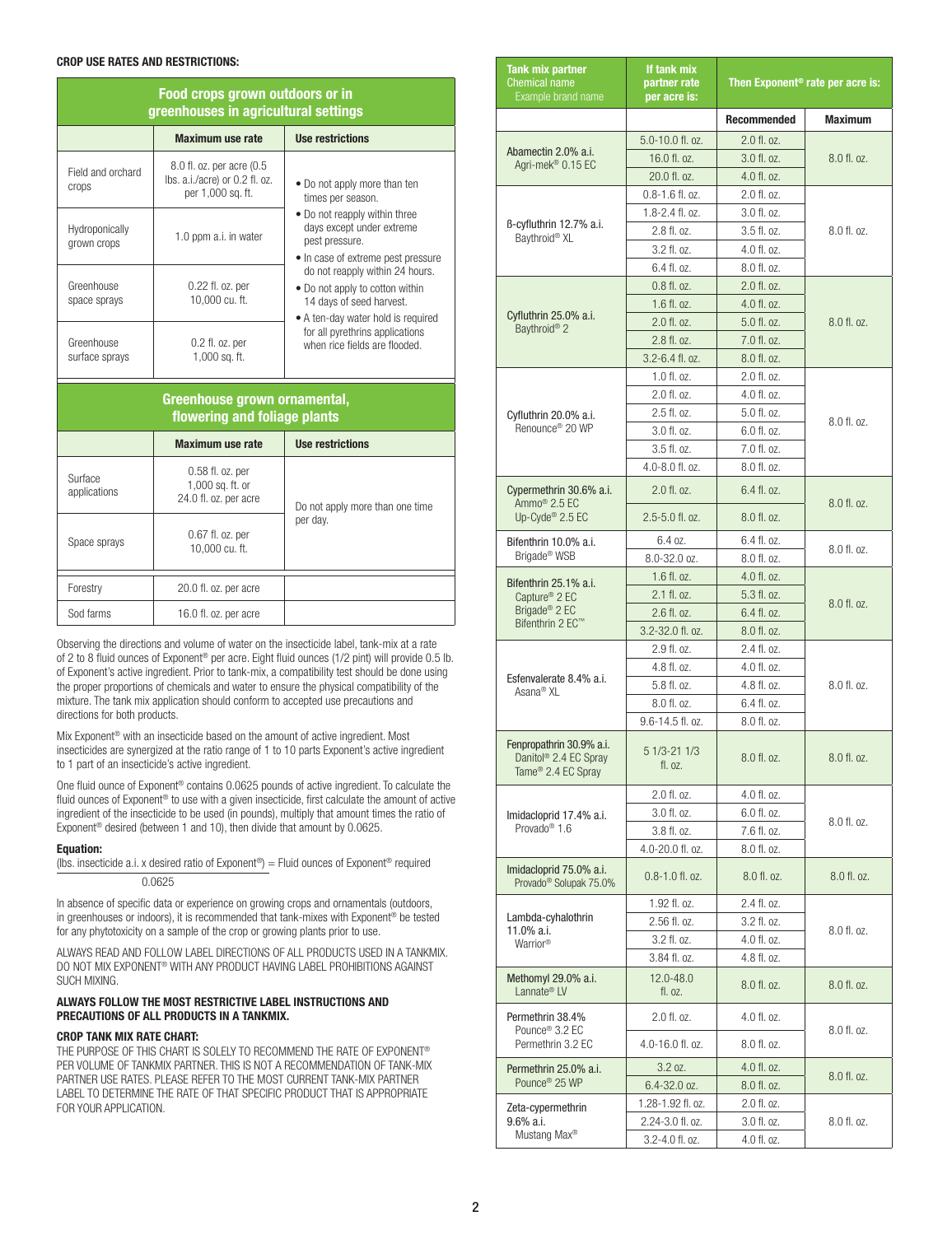| <b>Tank mix partner</b><br>Chemical name<br>Example brand name | If tank mix<br>partner rate<br>per acre is: | Then Exponent <sup>®</sup> rate per acre is: |                  |
|----------------------------------------------------------------|---------------------------------------------|----------------------------------------------|------------------|
|                                                                |                                             | <b>Recommended</b>                           | <b>Maximum</b>   |
| Zeta-cypermethrin<br>$18.1\%$ a.i.<br>$Fury^{\circledR}$       | $1.4$ fl. $07.$                             | $2.6$ fl. oz.                                |                  |
|                                                                | 1.9f1.07.                                   | $3.5$ fl. oz.                                |                  |
|                                                                | $2.0$ fl. oz.                               | 3.8f1.07.                                    |                  |
|                                                                | $2.4$ fl. $07.$                             | $4.5$ fl. oz.                                | $8.0$ fl. $0z$ . |
|                                                                | $2.8 \text{ fl.}$ $07.$                     | $5.3$ fl. $0z$ .                             |                  |
|                                                                | $3.0$ fl. oz.                               | $5.6$ fl. $0z$ .                             |                  |
|                                                                | $3.4$ fl. $07.$                             | $6.4$ fl. $07.$                              |                  |
|                                                                | $4.3$ fl. $0z$ .                            | $8.0$ fl. $0z$ .                             |                  |

## **ALWAYS FOLLOW THE MOST RESTRICTIVE LABEL INSTRUCTIONS AND PRECAUTIONS OF ALL PRODUCTS IN A TANK MIX.**

### **CHEMIGATION USE DIRECTIONS:**

Apply this product only through sprinkler (including center pivot, lateral move, end tow, side (wheel) roll, traveler, big gun, solid set, or hand move) irrigation systems. Do not apply this product through any other type of irrigation system.

Crop injury, lack of effectiveness, or illegal pesticide residues in the crop can result from non-uniform distribution of treated water.

If you have questions about calibration, you should contact State Extension Service specialists, equipment manufacturers or other experts.

Do not connect an irrigation system (including greenhouse systems) used for pesticide application to a public water system unless the pesticide label-prescribed safety devices for public water systems are in place.

A person knowledgeable of the chemigation system and responsible for the operation or under the supervision of the responsible person, shall shut the system down and make necessary adjustments should the need arise.

The system must contain a functional check valve, vacuum relief valve, and low-pressure drain appropriately located on the irrigation pipeline to prevent water source contamination from backflow. The pesticide injection pipeline must contain a functional, automatic, quickclosing check valve to prevent the flow of fluid back toward the injection pump. The pesticide injection pipeline must also contain a functional normally closed, solenoidoperated valve located on the intake side of the injection pump and connected to the system interlock to prevent fluid from being withdrawn from the supply tank when the irrigation system is either automatically or manually shut down. The system must contain functional interlocking controls to automatically shut off the pesticide injection pump when the pump motor stops. The irrigation line or water pump must include a functional pressure valve which will stop the water pump motor when the water pressure decreases to the point where pesticide distribution is adversely affected.

Systems must be a metering pump, such as a positive displacement injection pump (e.g., diaphragm pump) effectively designed and constructed of materials that are compatible with pesticides and capable of being fitted with a system interlock.

Do not apply when wind speed favors drift beyond the area intended for treatment.

Constant agitation must be maintained in the chemical supply tank during the entire period of insecticide application. Greater accuracy in calibration and distribution will be achieved by injecting a larger volume of more dilute suspension per unit of time.

## **ALWAYS FOLLOW THE MOST RESTRICTIVE LABEL INSTRUCTIONS AND PRECAUTIONS OF ALL PRODUCTS IN A TANK MIX.**

# **NON-CROP USE DIRECTIONS:**

EXPONENT® MAY BE USED IN A TANK MIX WITH INSECTICIDES LABELED FOR USE IN THE FOLLOWING AREAS OR USE PATTERNS:

Residential dwellings and commercial, institutional indoor sites: Sites such as Homes, Multiple Unit Housing, Hotels, Schools, Restaurants, Food Processing Facilities, Food Storage and Warehousing, Bakeries, Residential Facilities, Healthcare Facilities, Warehouses, Office Buildings, Factories, Home Exteriors, and Industrial Facilities.

When used as a space spray do not exceed 0.4 fl. oz. of Exponent<sup>®</sup> per 1,000 cu. ft. of space treated. Ventilate well prior to reentry or reoccupation. Do not apply more than 1 time per day.

If used as a crack and crevice, broadcast surface spray or spot treatment, do not exceed 8.0 fl. oz of Exponent® per 1,000 square feet treated. For metered release device space sprays, do not exceed 0.80 oz. of Exponent<sup>®</sup> per 1,000 cu. ft. of space treated per day. Allow spray to dry prior to reentry. Do not apply more than 1 time per day.

Remove or cover exposed food and drinking water before application. Remove or cover dishes, utensils, food processing equipment and food preparation surfaces, or wash them before use.

Do not use in aircraft cabins except in compliance with PR Notice 96-3.

# TREATMENTS IN FOOD HANDLING ESTABLISHMENTS (places other than private residences in which food is held, processed, prepared or served):

Do not make space spray applications when facility is in operation.

During space spray applications, cover or remove food. Cover food processing surfaces or clean after treatment with a suitable detergent and rinse with potable water before use.

NON-FOOD AREAS: Exponent® may be used to treat nonfood areas. Nonfood areas include areas such as garbage rooms, lavatories, floor drains (to sewers), entries and vestibules, offices, locker rooms, machine rooms, boiler rooms, garages, mop closets, and storage (after canning or bottling).

FOOD AREAS: Exponent<sup>®</sup> can be used to treat food areas of food handling establishments, restaurants, or other areas where foods are commercially prepared or served. Do not make space spray application when facility is in operation. During space spray applications, cover or remove food. During space spray applications, cover food-processing surfaces or clean after treatment with a suitable detergent and rinse with potable water before use.

### POST HARVEST APPLICATION TO VEGETABLES, FRUITS, NUTS AND OTHER

COMMODITIES: Including Potatoes, Tomatoes, Peas, Sweet Potatoes, Apples, Blackberries, Blueberries, Boysenberries, Cherries, Crabapples, Currants, Dewberries, Figs, Gooseberries, Grapes, Guava, Loganberries, Mangoes, Muskmelons, Oranges, Peaches, Pears, Pineapples, Plums, Raspberries, Almonds, Walnuts, Copra and Peanuts.

When used as a space spray to fruits, vegetables and copra, do not exceed 0.16 fl. oz. of Exponent® per 1,000 cu. ft. of space treated.

When used as a surface application to the commodities listed, do not exceed 1.6 fl. oz. of Exponent® per 1,000 sq. ft. treated. When used as a surface application to fruits or tomatoes in baskets or hampers, do not exceed  $1.3 \times 10^{-5}$  oz. of Exponent<sup>®</sup> per lb. of fruit.

When used as a dip or spray, do not exceed 0.64 fl. oz. of Exponent® per 10 gallons of water.

Do not apply more than 1 time per day. Do not reapply within 7 days. Do not apply more than 10 times to Sweet Potatoes.

POST HARVEST APPLICATION TO STORED GRAIN AND SEED: Including Barley, Beans, Lima Beans, Birdseed, Buckwheat, Cocoa Beans, Corn, Cottonseed, Flax, Grain Sorghum, Oats, Field Peas, Rice, Rye and Wheat.

When used in a "top dress" surface application, do not exceed 8 fl. oz. of Exponent® per 1,000 sq. ft. treated.

When used in Direct application to bulk grain and seed, do not exceed 16 fl. oz. of Exponent® per 1,000 bushels of grain.

Do not reapply within 30 days.

#### **Maximum application rates of Exponent® per 100 lbs. of commodity (cwt):**

FOOD STORED IN BAGS: May be used as a space spray made to the surfaces of bags of stored food products. Do not exceed 0.4 fl. oz. of Exponent® per 1,000 cu. ft. of space treated. Direct application to food contact surfaces is prohibited.

GENERAL OUTDOOR SITES: Sites such as non-agricultural rights of way, Commercial, Industrial and Institutional Premises and Outdoor Eating Establishments. Including Parks, Landscape, Turf, Home Exteriors, Buildings, Industrial Facilities, Equipment.

When used as a broadcast surface spray, do not exceed 1.2 fl. oz of Exponent<sup>®</sup> per 1,000 sq. ft. treated.

When used as a crack and crevice or spot surface treatment, do not exceed 8.0 fl. oz. of Exponent® per 1,000 sq. ft.

Do not apply more than 1 time per day.

OUTDOOR ORNAMENTAL AND LAWNS: Sites such as Trees, Shrubs, Flowers, Foliage Plants, Lawns, Yards, Turf Grass, Golf Courses, Parks, Landscape.

When used as a broadcast surface application, do not exceed 0.32 fl. oz. of Exponent® per 1,000 sq. ft. (16 fl. oz. per acre).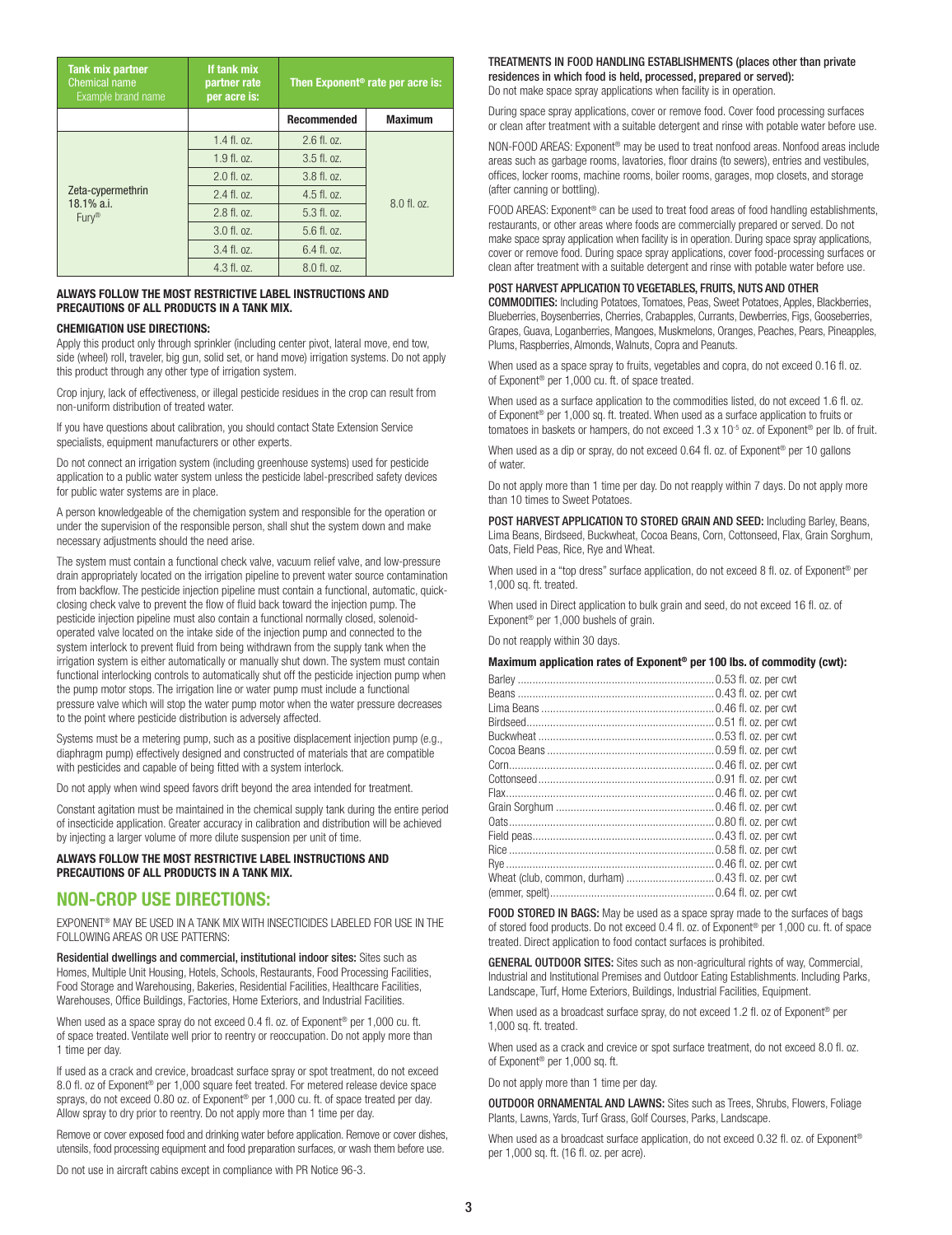When used as a crack and crevice or spot surface treatment (including applications for fire ants or turf diagnostic aid), do not exceed 8.0 fl. oz. of Exponent® per 1,000 sq. ft. Do not apply more than 1 time per day.

PET PREMISE TREATMENT: May be used in a space spray application for pet premises. Do not exceed 0.5 fl. oz. of Exponent<sup>®</sup> per 1,000 cu. ft. of space treated.

For broadcast surface sprays, or crack and crevice or spot surface treatments, do not exceed 8.0 fl. oz. of Exponent® per 1,000 sq. ft. treated.

DIRECT APPLICATION TO LIVESTOCK, DAIRY AND POULTRY ANIMALS: Exponent<sup>®</sup> may be tanked mixed with insecticides labeled for application directly to non-domestic animals (including lactating dairy animals, meat and poultry animals). Do not apply more than 1 time per day. Do not apply microencapsulated product to lactating or food animals.

Livestock, Dairy and Poultry production facilities and premises: Exponent<sup>®</sup> may be tanked mixed with insecticides labeled for use in and around Livestock, Dairy and Poultry Production Facilities, Indoor Agricultural Premises, Commercial Animal Housing and Equipment to improve control of flying and crawling insects.

WHEN ANIMALS ARE NOT PRESENT: When used as a space spray, do not exceed 4.0 fl. oz. of Exponent® per 10,000 cu. ft. of space treated.

For surface applications, crack and crevice, or spot surface treatments, do not exceed 8.0 fl. oz per 1,000 sq. ft. treated. For metered release device space sprays, do not exceed 0.80 oz. of Exponent® per 1,000 cu. ft. of space treated per day.

Do not apply more than 1 time per day.

AS A SPACE SPRAY WHEN ANIMALS ARE PRESENT: May be used in a space spray when non-domestic animals are present. Do not exceed 1.28 fl. oz. of Exponent<sup>®</sup> per 1,000 cu. ft. of space treated per day.

When used in dairy barns or facilities: Close milk bulk tank lids to prevent contamination from spray and from dead or falling insects. Remove or cover milking utensils before application. Wash teats of animals before milking.

**OUTDOOR AGRICULTURAL PREMISES:** When used as a broadcast surface spray, do not exceed 0.32 fl. oz. of Exponent® per 1,000 sq. ft. treated (16.0 fl. oz. per acre).

For crack and crevice, or spot surface sprays (including applications for fire ant applications or turf diagnostic aid), do not exceed 8.0 fl. oz. of Exponent® per 1,000 sq. ft. of space treated.

Do not apply more than 1 time per day.

EXPONENT® NON-CROP USE RATES and RESTRICTIONS: FOR GROWING PLANTS THAT WILL BE CONSUMED AS FOOD, DO NOT EXCEED O.384 FL. OZ. (2.3 TEASPOONS) OF EXPONENT® PER 1,000 SQUARE FEET, PER APPLICATION.

After treatment, do not allow children and pets into treated areas until spray has dried.

Always test final spray solution in an inconspicuous area prior to use as some fibers or surfaces may be adversely affected by an application of this, or any liquid product.

**When tank mixing, always follow the most restrictive labeling of ALL products in the mixture.** 

## **NON-CROP Mixing Chart Based on Tank-mix Partner Volume:**

THE PURPOSE OF THIS CHART IS SOLELY TO RECOMMEND THE RATE OF EXPONENT® PER VOLUME OF TANK MIX PARTNER. THIS IS NOT A RECOMMENDATION OF TANK MIX PARTNER USE RATES. PLEASE REFER TO THE MOST CURRENT TANK MIX PARTNER LABEL TO DETERMINE THE RATE OF THAT SPECIFIC PRODUCT THAT IS APPROPRIATE FOR YOUR APPLICATION.

| Tank mix partner<br><b>Chemical name</b><br>Example brand name | If tank mix partner<br>rate (volume) is: | Then Exponent <sup>®</sup> rate<br>recommended is: |
|----------------------------------------------------------------|------------------------------------------|----------------------------------------------------|
| Tau-fluvalenate 22.3% a.i.<br>Mavrik Aquaflow <sup>®</sup>     | $0.2$ fl. oz.                            | $0.5$ fl. oz.                                      |
|                                                                | $0.5$ fl. oz.                            | $1.25$ fl. $0z$ .                                  |
| Mavrik <sup>®</sup> Perimeter                                  | 4.0-10.0 fl. oz.                         | 10.0-25.0 fl. oz.                                  |
| Deltamethrin 4.75% a.i.<br>Suspend <sup>®</sup> SC             | $0.25 - 0.5$ fl. oz.                     | $0.25$ fl. oz.                                     |
|                                                                | $0.75$ fl. oz.                           | $0.4$ fl. oz.                                      |
|                                                                | $1.0$ fl. oz.                            | $0.5$ fl. oz.                                      |
|                                                                | $1.5$ fl. oz.                            | $0.75$ fl. oz.                                     |
|                                                                | 4.0 fl. oz.                              | $2.0$ fl. oz.                                      |
|                                                                | 8.0 fl. oz.                              | $4.0$ fl. $0z$ .                                   |
| Bifenthrin 7.9% a.i.<br>TalstarOne <sup>®</sup>                | $1.0$ fl. oz.                            | $0.8$ fl. oz.                                      |
|                                                                | $2.0$ fl. oz.                            | $1.6$ fl. $.07$ .                                  |
|                                                                | 5.0 fl. oz.                              | 4.0 fl. oz.                                        |
|                                                                | 10.0 fl. oz.                             | 8.0 fl. oz.                                        |
|                                                                | 32.0 fl. oz.                             | 26.0 fl. oz.                                       |

| <b>Tank mix partner</b><br><b>Chemical name</b><br>Example brand name | If tank mix partner<br>rate (volume) is: | Then Exponent <sup>®</sup> rate<br>recommended is: |
|-----------------------------------------------------------------------|------------------------------------------|----------------------------------------------------|
|                                                                       | 8.0 ml.                                  | 0.34 fl. oz.                                       |
|                                                                       | 12.0 ml.                                 | $0.5$ fl. oz.                                      |
|                                                                       | 16.0 ml.                                 | 0.68 fl. oz.                                       |
| ß-Cyfluthrin 11.8% a.i.<br>Tempo <sup>®</sup> SC Ultra                | 24.0 ml.                                 | $1.0$ fl. oz.                                      |
|                                                                       | 32.0 ml.                                 | 1.25 fl. oz.                                       |
|                                                                       | 40.0 ml.                                 | 1.7 fl. oz.                                        |
|                                                                       | 60.0 ml.                                 | 2.5 fl. oz.                                        |
| Esfenvalerate 6.4% a.i.                                               | $0.5$ fl. oz.                            | $0.35$ fl. oz.                                     |
| Onslaught <sup>®</sup>                                                | $1.0$ fl. oz.                            | $0.70$ fl. oz.                                     |
| Esfenvalerate 9.36% a.i.                                              | $0.4$ fl. oz.                            | $0.4$ fl. oz.                                      |
| Evercide <sup>®</sup> MC                                              | $0.8$ fl. oz.                            | $0.8$ fl. oz.                                      |
| Esfenvalerate 3.48% a.i.<br>Conquer                                   | $1.0$ fl. oz.                            | $0.3$ fl. oz.                                      |
| Evercide <sup>®</sup> EC                                              | 2.0 fl. oz.                              | $0.6$ fl. oz.                                      |
| Cyfluthrin 6.0% a.i.                                                  | $1.0$ fl. oz.                            | $0.6$ fl. oz.                                      |
| Cy-Kick® CS                                                           | 2.0 fl. oz.                              | $1.2$ fl. oz.                                      |
| Lambda-cyhaolothrin                                                   | $0.2$ fl. oz.                            | $0.25$ fl. oz.                                     |
| 9.7% a.i.                                                             | $0.4$ fl. oz.                            | $0.5$ fl. oz.                                      |
| Demand <sup>®</sup> CS                                                | $0.8$ fl. oz.                            | $1.0$ fl. oz.                                      |
|                                                                       | $0.33$ fl. oz.                           | 0.85 fl. oz.                                       |
|                                                                       | $0.5$ fl. oz.                            | 1.3 fl. oz.                                        |
|                                                                       | $0.65$ fl. oz.                           | $1.7$ fl. oz.                                      |
| Cypermethrin 25.3% a.i.                                               | $1.0$ fl. oz.                            | $2.5$ fl. oz.                                      |
| Demon <sup>®</sup> Max                                                | $1.3$ fl. oz.                            | 3.4 fl. oz.                                        |
|                                                                       | 2.6 fl. oz.                              | 6.7 fl. oz.                                        |
|                                                                       | 5.1 fl. oz.                              | 13.0 fl. oz.                                       |
|                                                                       | 1.0 fl. oz.                              | 0.4 fl. oz.                                        |
|                                                                       | 1.67 fl. oz.                             | 0.67 fl. oz.                                       |
| Permethrin 36.8% a.i.<br>Astro <sup>™</sup>                           | 3.33 fl. oz.                             | 1.33 fl. oz.                                       |
| Dragnet <sup>®</sup> SFR                                              | 6.67 fl. oz.                             | 2.67 fl. oz.                                       |
| Permethrin Pro                                                        | 16.0 fl. oz.                             | 6.0 fl. oz.                                        |
| Tenguard <sup>®</sup>                                                 | $1.0$ gal.                               | 50.0 fl. oz.                                       |
|                                                                       | $1.25$ gal.                              | 64.0 fl. oz.                                       |
|                                                                       | 0.64 fl. oz.                             | $0.25$ fl. oz.                                     |
|                                                                       | 1.0 fl. oz.                              | $0.25$ fl. oz.                                     |
|                                                                       | 1.28 fl. oz.                             | $0.33$ fl. oz.                                     |
|                                                                       | $2.6 \text{ fl.}$ $07.$                  | $0.67$ fl. $0z$ .                                  |
| Permethrin 25.6% a.i.<br>Prelude <sup>®</sup>                         | 3.75 fl. oz.                             | $1.0$ fl. oz.                                      |
|                                                                       | 5.0 fl. oz.                              | 1.25 fl. oz.                                       |
|                                                                       | 6.0 fl. oz.                              | 1.5 fl. oz.                                        |
|                                                                       | 10.4 fl. oz.                             | 2.5 fl. oz.                                        |
|                                                                       | $1.0$ gal.                               | 32.0 fl. oz.                                       |
|                                                                       | $0.32$ fl. oz.                           | $0.25$ fl. oz.                                     |
| Permethrin 10.0% a.i.                                                 | $0.64$ fl. oz.                           | $0.25$ fl. oz.                                     |
| Evercide <sup>®</sup> Permethrin                                      | $1.0$ fl. oz.                            | $0.25$ fl. oz.                                     |
| 10.0%                                                                 | 3.2 fl. oz.                              | $0.5$ fl. oz.                                      |
|                                                                       | 6.4 fl. oz.                              | $0.5$ fl. oz.                                      |
|                                                                       | 1.0 fl. oz.                              | 2.5 fl. oz.                                        |
|                                                                       | 8.0 ml. (0.27 fl. oz.)                   | $0.67$ fl. oz.                                     |
| Imidichloprid 21.4% a.i.                                              | 16.0 ml. (0.54 fl. oz.)                  | 1.35 fl. oz.                                       |
| Premise <sup>®</sup> 2.0                                              | 32.0 ml. (1.08 fl. oz.)                  | 2.7 fl. oz.                                        |
| Imidipro <sup>®</sup>                                                 | 40.0 ml. (1.35 fl. oz.)                  | 3.37 fl. oz.                                       |
|                                                                       | 80.0 ml. (2.7 fl. oz.)                   | 6.75 fl. oz.                                       |
|                                                                       | 160.0 ml. (5.4 fl. oz.)                  | 13.5 fl. oz.                                       |

ALWAYS READ AND FOLLOW LABEL DIRECTIONS OF ALL PRODUCTS USED IN A TANK MIX.

ALWAYS FOLLOW THE MOST RESTRICTIVE LABEL INSTRUCTIONS AND PRECAUTIONS OF ALL PRODUCTS IN A TANK MIX.

DO NOT MIX EXPONENT® WITH ANY PRODUCT HAVING LABEL PROHIBITIONS AGAINST SUCH MIXING.

In absence of specific data or experience on growing plants, trees and ornamentals (outdoors, in greenhouses or indoors), it is recommended that tank-mixes with Exponent® be tested for any phytotoxicity on a representative sample of the growing plants prior to use.